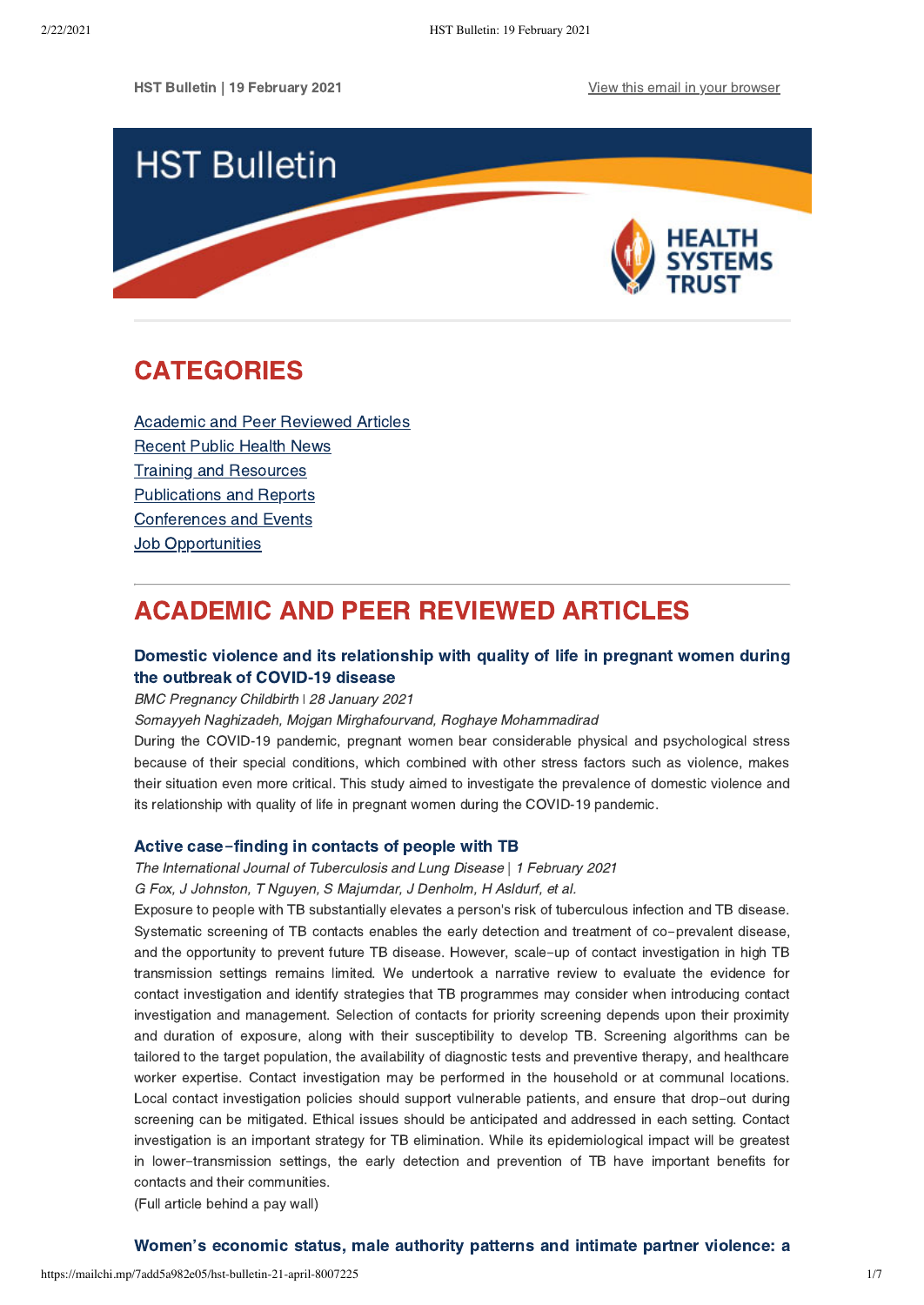### [qualitative study in rural North West Province, South Africa](https://www.tandfonline.com/doi/full/10.1080/13691058.2021.1880639)

### Taylor & Francis Online | 4 February 2021

Meghna Ranganathan, Erin Stern, Louise Knight, Lufuno Muvhango, Mpho Molebatsi, et al. There are conflicting views on the impact of microfinance-only interventions on women's economic empowerment and intimate partner violence in low and middle-income countries. Evidence suggests however that when microfinance is combined with complementary programmes (microfinance plus) it may be effective for empowering women and addressing intimate partner violence. We conducted in-depth interviews with adult women in rural South Africa who had received microfinance loans for more than a year and had recently completed gender training. We explored women's perceptions on income generation; the effects on their relationships, including intimate partner violence; their notions of power; and perspectives on men's reactions to their empowerment. Findings reveal that the notion of 'power within the self' is supported by women's income generation, alongside a sense of financial independence and improved social support. Women reported increased happiness and reduced financial stress, although social norms and gender expectations about women subservience and male headship remain salient, particularly among older women. Furthermore, younger women appeared to tolerate abuse due to financial and caring responsibilities. These findings underpin the importance of complementary gender training programmes and of including men as participants for enhancing the effectiveness of economic strengthening interventions.

## [When people do not 'Zol': Reduced emergency centre attendance of patients with](https://phcfm.org/index.php/phcfm/article/view/2750/4459) chronic obstructive pulmonary disease during coronavirus disease 2019 lockdown with the accompanying tobacco sales ban in South Africa

African Journal of Primary Health Care & Family Medicine (PHCFM) | 15 February 2021 Piero Saieva, Louis Jenkins

The coronavirus disease 2019 (COVID-19) pandemic has spread throughout the world, with devastating effects of the virus as well as the repercussions of the resulting 'lockdowns'. South Africa went into a national lockdown in March 2020 to mitigate the impact of the virus. This included a ban on the sales of tobacco and electronic cigarette products. The ban has been a highly contentious issue in South Africa, discussed worldwide, which has drawn many criticisms. The prevalence rate of smoking in South Africa was around 21.5%, with the Western Cape province having a prevalence rate of 39%. We compared the number of chronic obstructive pulmonary disease (COPD) presentations at a large regional referral hospital in the Western Cape province from January to August 2019 with the same period in 2020. Electronic emergency centre data showed a reduction of 69.28% in COPD presentations. To control for some confounders for the same period, we also reviewed patients presenting with urinary tract infections, which showed only a 30.60% reduction. This notable reduction in COPD presentations reduced service pressure of emergency centre and most likely benefitted patients' health. Further research and policies are needed to ensure ongoing reduction in the prevalence of smoking.

## [Collective sensemaking for action: researchers and decision makers working](https://www.bmj.com/content/372/bmj.m4650) collaboratively to strengthen health systems

### The BMJ | 16 February 2021

Lucy Gilson, Edwine Barasa, Leanne Brady, Nancy Kagwaja, Nonhlanhla Nxumalo et al.

Lucy Gilson and colleagues draw on experiences from Kenya and South Africa to consider the practice, benefits, and challenges of research co-production for strengthening health systems. Health policy and systems research has gained traction in low and middle income countries over the past few decades. It seeks to understand and improve "how societies organise themselves in achieving collective health goals, and how different actors interact in the policy and implementation processes to contribute to policy outcomes." "Getting health research into policy and practice," also promoted by global funding agencies, is a central concern. However, the mechanisms proposed for doing so can assume a linear pathway from research to policy change, overlooking the power and politics entailed in knowledge generation and use. Limited attention may also be given to the important role that knowledge gained through experience can have in health system decision making, as distinct from research evidence.

### [A qualitative analysis of seven ivermectin formulations in South Africa](http://www.samj.org.za/index.php/samj/article/view/13210)

South African Medial Journal | 18 February 2020 Q Bhorat, A Bhorat Some South African (SA) healthcare practitioners are promoting the prescription and use of products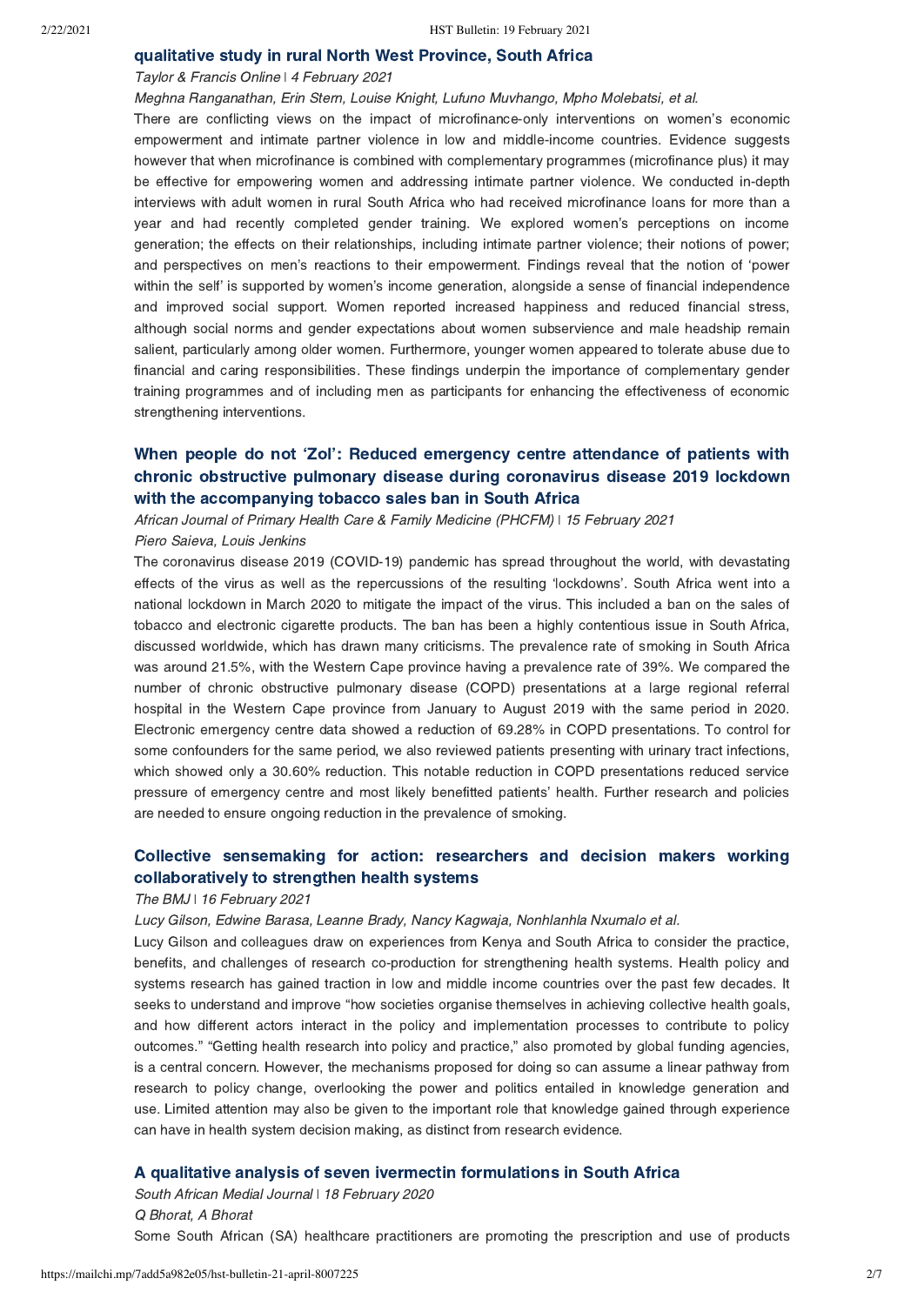claiming to contain ivermectin for the treatment and/or prevention of COVID-19 in SA. This study qualitatively analysed seven samples of ivermectin formulations (5 tablet and 2 capsule formulations) being sold in SA for human use. The samples were analysed using a high-performance liquid chromatography instrument connected to a Sciex X500R quadrupole time-of-flight high-resolution mass spectrometer. The study found that all the samples had both the major homologues of ivermectin (B1a and B1b) and also that 4 out of the 5 tablet formulations tested had at least one additional undeclared active pharmaceutical ingredient.

### [\(Return to Top\)](#page-0-1)

# <span id="page-2-0"></span>RECENT PUBLIC HEALTH NEWS

# [Comparing the Covid-19 vaccines developed by Pfizer, Moderna, and Johnson &](https://www.statnews.com/2021/02/02/comparing-the-covid-19-vaccines-developed-by-pfizer-moderna-and-johnson-johnson/) Johnson

### STAT News | 2 February 2021

In an ideal world, a pandemic vaccine could be delivered in a single shot, so supplies could be stretched to cover a lot of people. It would trigger no side effect more significant than a sore arm. And it would be easy to ship and store. Soon, it seems, this ideal of a Covid-19 vaccine will be within reach. Last Friday, Johnson & Johnson announced that a one-dose vaccine being developed by its vaccines division, Janssen Pharmaceuticals, had been shown to be 66% protective against moderate to severe Covid infection in a multicountry study. But, importantly, it was 85% effective in protecting against severe disease. And there were no hospitalizations or deaths among people in the vaccine arm of a large clinical trial.

### [Different types of COVID-19 vaccines: How they work](https://www.mayoclinic.org/diseases-conditions/coronavirus/in-depth/different-types-of-covid-19-vaccines/art-20506465)

### Mayo Clinic | 10 February 2021

Curious about how mRNA vaccines and other types of COVID-19 vaccines can help you develop immunity to the COVID-19 virus? Understand how different technologies work with the immune system to provide protection.

## [Variants and vaccines in South Africa, and comparing the 1918 flu pandemic: A](https://www.buzzsprout.com/861868/7809181?fbclid=IwAR3BLzi6xl_luTPbyOtMACsYUPurhfcpD2trqml1IKpUpuYoGv6ag2sirG4) Podcast

### The Lancet Voice | 11 February 2021

Salim Abdool Karim, head of South Africa's COVID-19 advisory committee, joins us to discuss variants, vaccination, and the national response, and Laura Spinney, author of Pale Rider, chats about the parallels between the 1918 flu pandemic and our current predicament.

### [More than 3 000 Gauteng students didn't return to school on Monday](https://www.thesouthafrican.com/news/back-to-school-gauteng-15-february/)

### The South African | 15 February 2021

As schools reopened across South Africa on Monday 15 February 2021, Gauteng Education MEC Panyaza Lesufi expressed concern over some students not returning to class. Speaking at the official opening of the Abram Hlophe Primary School in Katlehong on Monday, Lesufi explained some 3 000 learners dropped out during 2020. He added that officials were dispatch to investigate. The MEC noted that COVID-19 had impacted the education sector, but said he wouldn't allow a pandemic to be used as an excuse for dropping out of school.

### [Gasping for breath: COVID-19 has exposed the world's medical oxygen crisis](https://fortune.com/2021/02/15/covid-19-medical-oxygen-shortage-crisis/)

### Fortune | 15 February 2021

After years of campaigning, the pharmaceutical industry is inching forward in providing access to lifesaving medicines in low-income countries, though much remains to be done. But healthcare is not only about drugs and vaccines. The COVID-19 pandemic has exposed a neglected access crisis in another vital area: medical oxygen. Across much of Africa, as well as parts of Asia and Latin America, a lack of medical oxygen is leaving doctors unable to treat patients.

### [Three major breakthroughs in HIV prevention](https://www.africanews.com/2021/02/16/3-major-breakthroughs-in-hiv-prevention/)

africanews | 16 February 2021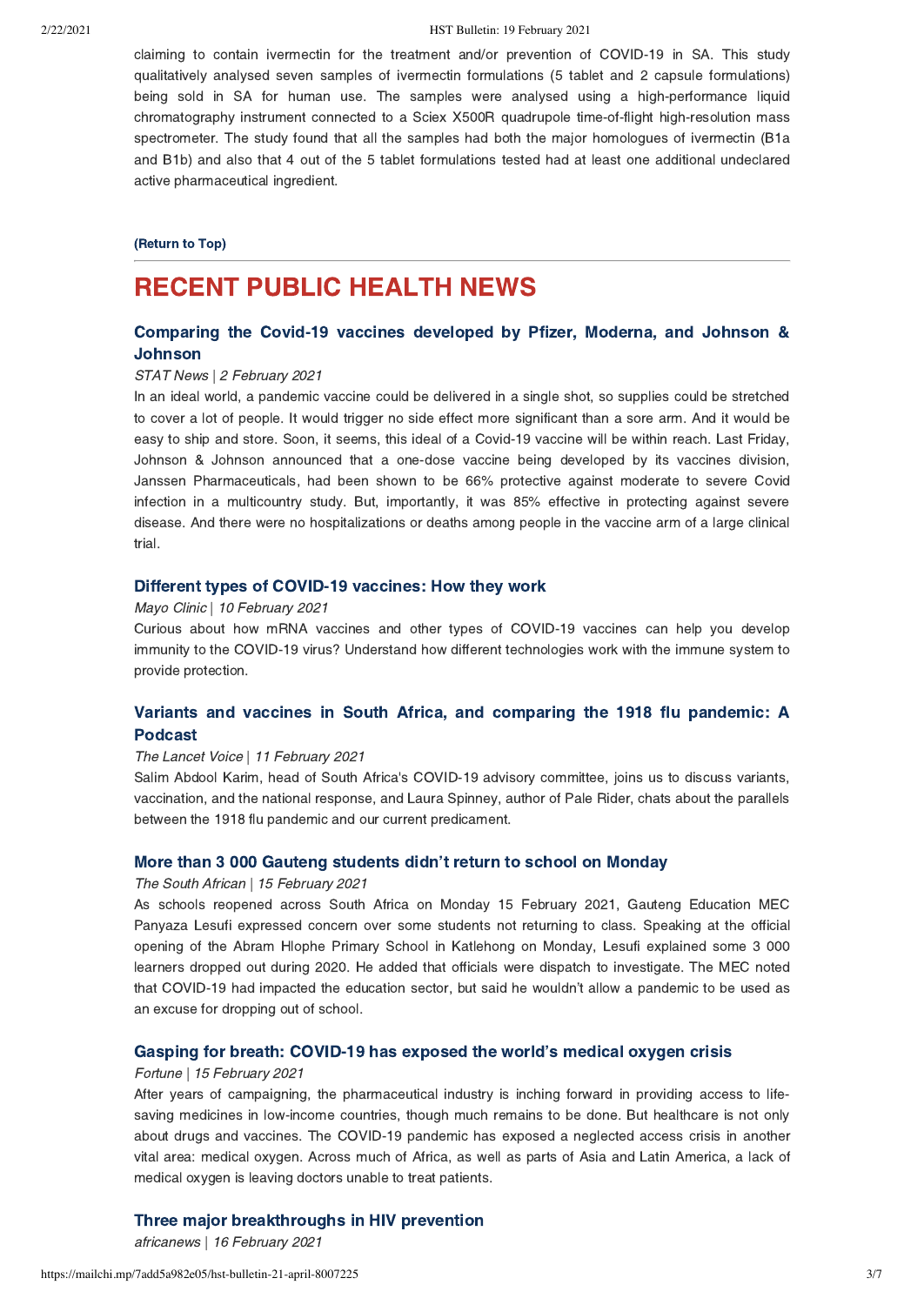#### 2/22/2021 HST Bulletin: 19 February 2021

Since late 2018, researchers have been burning the midnight oil to get to the core of the current pandemic, Covid-19. Several vaccines have been developed while some are still being worked on from various parts of the globe. Despite all these noble initiatives to save humanity, some scientists made milestones in coming up with major breakthroughs on HIV and Aids. Scientists in the past three months have made three major breakthroughs in saving humanity from HIV and Aids that have affected over 38 million people in the world.

### [All you need to know about SA's J&J vaccine roll-out](https://www.dailymaverick.co.za/article/2021-02-16-all-you-need-to-know-about-sas-jj-vaccine-roll-out/)

### Bhekisa Centre for Health Journalism | 16 February 2021

Eighty-thousand Johnson & Johnson jabs will touch down at OR Tambo International Airport on Tuesday and be distributed to 16 sites across the country where healthcare workers will be vaccinated. This marks the start of South Africa's new, adjusted vaccine roll-out plan where jabs will be given as part of an implementation study conducted by the South African Medical Research Council and the Department of Health. The study will focus on "real-life" environment roll-out issues and gather additional data on sideeffects and the protection the shot offers against severe Covid-19 disease caused by the new SARS-CoV-2 (the virus that causes Covid-19) variant, 501Y.V2, that is now dominant in South Africa.

[\(Return to Top\)](#page-0-1)

# <span id="page-3-0"></span>TRAINING AND RESOURCES

# [Call for Research Proposals: Project Africa GRADIENT. Genomic Research](https://www.samrc.ac.za/request-for-applications/project-africa-gradient) Approach for Diversity and Optimising Therapeutics

### SAMRC | 1 March 2021

Evaluate genetic diversity as the contributing factor to variability in exposure and/or safety and efficacy to drugs used to treat tuberculosis and malaria in Africa.

Project Africa GRADIENT (Genomic Research Approach for Diversity and Optimising Therapeutics) was initiated in 2018 as a collaboration between GSK and Novartis. The primary aim was to establish a consortium to collaborate with expert academic centers and organisations in Africa to support high quality research on African genetic diversity of relevance to drug therapeutics.

### [Understanding IPC in the era of Covid-19](https://form.jotform.com/210445886309562)

### PEPFAR | 8 – 12 March 2021

Due to the effects of COVID-19 and in preparation for the 3rd wave, the CSIR team has developed a course on both COVID-19 and TB Infection Prevention and Control (IPC) management in healthcare settings. This webinar course consists of 5 modules (Monday - Friday, 10:00 - 12:00) and is a collaboration between the Infection Control Africa Network (ICAN) and the Council for Scientific and Industrial Research (CSIR). The modules are structured as webinar training sessions and offer an educational model for healthcare practitioners, administrators and facility staff to gain critical skills in IPC for COVID-19, TB and risk management in IPC. Please contact admin@studio-78.co.za if you and your team wish to apply for data support to attend these webinars.

### [EVDS Self-Registration App FAQ](https://sacoronavirus.co.za/evds/)

Who must register on the Electronic Vaccination Data System (EVDS), how should you register, and why?

[\(Return to Top\)](#page-0-1)

# PUBLICATIONS AND REPORTS

### The [Bulletin of the World Health Organization](https://www.who.int/bulletin/volumes/99/2/21-000221.pdf)

World Health Organization ǀ February 2021

The Bulletin of the World Health Organization is an open-access journal of public health, with a special focus on low and middle-income countries. It was first published in 1948 and, since then, has sought to make its full contents as widely available as possible. The Bulletin is a fully open-access journal with no article-processing charges. All peer-reviewed articles and the journal archives are indexed, including in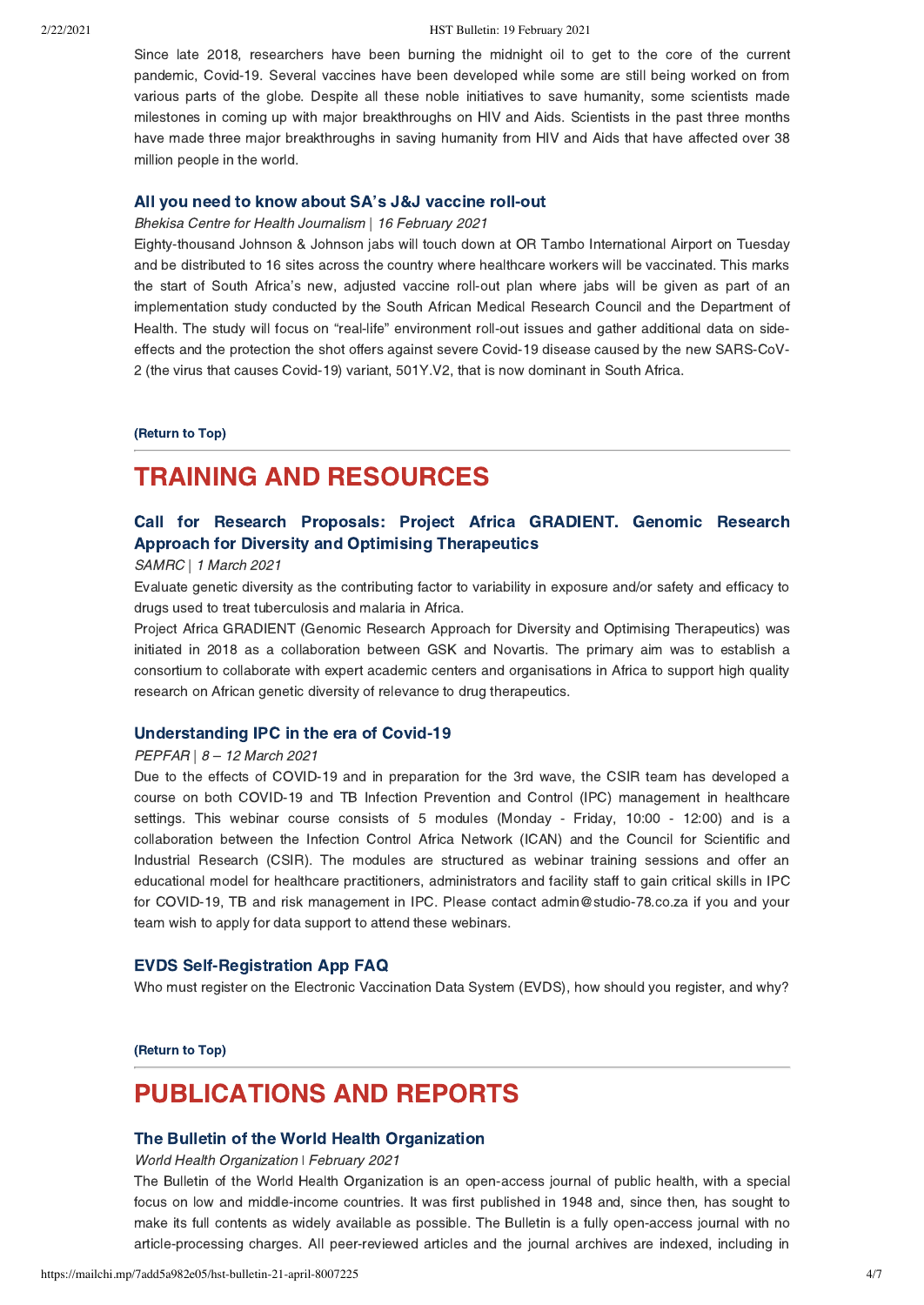the Web of Science and MEDLINE, and freely available online. The Bulletin is a fully open-access journal with no article-processing charges. All articles are available under the Creative Commons Attribution 3.0 IGO licence (CC BY 3.0 IG0) and are freely available online: [http://www.who.int/bulletin/volumes/en/.](http://www.who.int/bulletin/volumes/en/)

### [Congenital Syphilis Quarterly Surveillance Report December 2020](https://www.nicd.ac.za/wp-content/uploads/2021/02/Congenital-Syphilis-Quarterly-Surveillance-Report.pdf?utm_content=buffer3d880&utm_medium=social&utm_source=twitter.com&utm_campaign=buffer)

In order to monitor progress towards the elimination of congenital syphilis (CS), South Africa has included CS on its revitalised national Notifiable Medical Conditions (NMC) surveillance platform since July 2017. CS is a category 2 NMC- which means all health care workers are required to notify cases through paperbased or electronic case notification forms (CNF) within 7 days of diagnosis. In addition, data on clinical notifications collected through CNFs on the NMC platform, data on RPR positive results among infants and children  $\lt$  2 years are collected in order to monitor maternal syphilis exposure and or testing practices. Since 1 January 2020, CS surveillance data are supplemented by collection of additional clinical information on notified cases through a CS specific case investigation form (CIF). This report presents data on clinical notifications and RPR positive results among infants < 24 months for the period 1 July 2017 – 31 December 2020. The report also presents data on gaps in congenital syphilis prevention and management using data from the newly introduced CIF

### [WHO Guidelines for malaria](https://www.who.int/publications/i/item/WHO-UCN-GMP-2021.01)

### World Health Organization | 16 February 2021

The WHO Guidelines for malaria bring together the Organization's most up-to-date recommendations for malaria in one user-friendly and easy-to-navigate online platform. The first version of the Guidelines is a compilation of existing WHO recommendations on malaria and supersedes 2 previous WHO publications: the Guidelines for the treatment of malaria, third edition and the Guidelines for malaria vector control. Recommendations on malaria will continue to be reviewed and, where appropriate, updated based on the latest available evidence. Any updated recommendations will always display the date of the most recent revision in the MAGICapp platform. With each update, a new PDF version of the consolidated guidelines will also be available for download on the WHO website.

# [Digital Adaptation Kit for Antenatal Care: Operational requirements for implementing](https://www.who.int/publications/i/item/9789240020306) WHO recommendations in digital systems

### World Health Organization ǀ 17 February 2021

Digital Adaptation Kits (DAKs) include data and health content consistent with WHO's ANC recommendations, generically applicable to digital systems. They are software-neutral, operational, and structured documentation based on WHO clinical, health system and data use recommendations to systematically and transparently inform the design of digital systems. Components include: (1) linked health interventions and recommendations; (2) personas; (3) user scenarios; (4) business processes and workflows; (5) core data elements mapped to standard terminology codes (e.g. ICD); (6) decision support; (7) programme indicators; and (8) functional and non-functional requirements. Evidencebased recommendations, such as those featured in WHO guidelines, establish standards of care and offer a reference point for informing the content of digital systems that countries adopt. However, guidelines are often only available in a narrative format that requires a resource-intensive process to be elaborated into the specifications needed for digital systems. This translation of guidelines for digital systems often results in subjective interpretation for implementers and software vendors, which can lead to inconsistencies or inability to verify the content within these systems, potentially leading to adverse health outcomes and other unintended effects. Additionally, where digital systems exist, the documentation of the underlying data and content may be unavailable or proprietary, requiring governments to start from scratch and expend additional resources each time they intend to deploy such a system. Furthermore, this lack of documentation of the health content can lead to dependence on one vendor and haphazard deployments that are unscalable or difficult to replicate across different settings.

### [South African Child Gauge 2020](http://www.ci.uct.ac.za/cg-2020-food-and-nutrition-security)

### Children's Institute (CI), University of Cape Town | 18 February 2020

This 15th annual review of the situation of the country's children is published by the Children's Institute (CI), University of Cape Town, in partnership with UNICEF South Africa; the DSI-NRF Centre for Excellence in Human Development, University of the Witwatersrand; the Standard Bank Tutuwa Community Foundation; and the DG Murray Trust. The theme of the 2020 issue – "Food and nutrition security" – draws attention to the slow violence of child malnutrition and identifies critical points for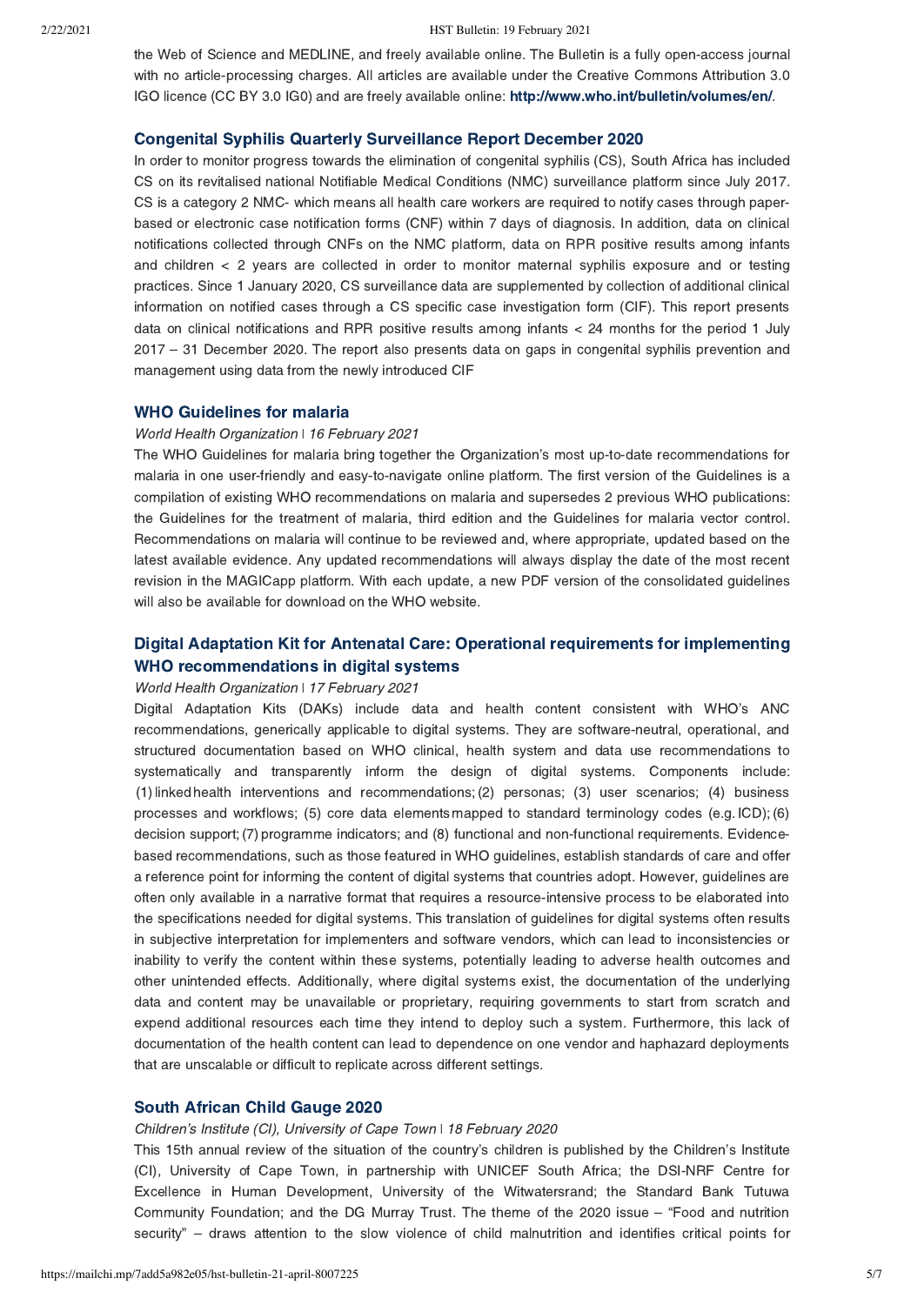intervention across the life course, motivating for urgent, early and sustained investment in order to reduce the burden of stunting, obesity and non-communicable diseases; improve children's health, education and employment prospects; and drive national development.

### [\(Return to Top\)](#page-0-1)

# <span id="page-5-0"></span>CONFERENCES AND EVENTS

### [Global Diabetes Compact](https://www.who.int/news/item/17-11-2020-who-announces-the-global-diabetes-compact)

### WHO | 14 April 2021

On World Diabetes Day, WHO announced the development of the Global Diabetes Compact, a comprehensive and inclusive approach to support countries in implementing effective programmes for the prevention and management of diabetes.

The goals of the Compact, the development of which will be led by WHO, are:

- increased capacity of health systems to detect, diagnose and manage diabetes;
- integration of diabetes care into existing programmes, thereby leveraging existing capacities in the health-care system and meeting people's health-care needs in a more holistic way; and
- the scaling-up of health promotion efforts to prevent diabetes, particularly among young people.

### [\(Return to Top\)](#page-0-1)

# <span id="page-5-1"></span>JOB OPPORTUNITIES

# [FEMALES RISING THROUGH EDUCATION, SUPPORT AND HEALTH \(FRESH\): Research](https://www.hst.org.za/Pages/Research-Nurse-(1).aspx%C2%A0) **Nurse**

Closing Date: 22 February 2020

### [HEALTH SYSTEMS STRENGTHENING \(HSS\) UNIT: District Data Management Officer](https://www.hst.org.za/Pages/District-Data-Management-Officer.aspx) Closing Date: 28 February 2020

## [HEALTH SYSTEMS STRENGTHENING UNIT: District Monitoring and Evaluation](https://www.hst.org.za/Pages/District-Monitoring-and-Evaluation-(ME)-Officer.aspx) (M&E) Officer

Closing Date: 28 February 2020

# [UNIVERSITY OF THE WESTERN CAPE \(SCHOOL OF PUBLIC HEALTH\) CALL FOR](http://uwcsoph.co.za/index.php/about/news-and-announcements/faculty-announcements-events/318-call-for-applications-sarchi-postdoctoral-fellowships-2021-3-posts) APPLICATIONS: SARChI Postdoctoral Fellowships 2021 (3 posts)

The School of Public Health, University of the Western Cape (SOPH), has three positions open for Postdoctoral Fellowships beginning as soon as possible in 2021. The Postdoctoral Fellows will be required to register at the University of the Western Cape, and will contribute to the research areas of the NRF/DSI SARChI Chairs which have complementary research programmes, and which seek to consolidate a world-class hub in the global south in the field of health policy and systems research.

[\(Return to Top\)](#page-0-1)



Copyright © 2019 HEALTH SYSTEMS TRUST, All rights reserved.